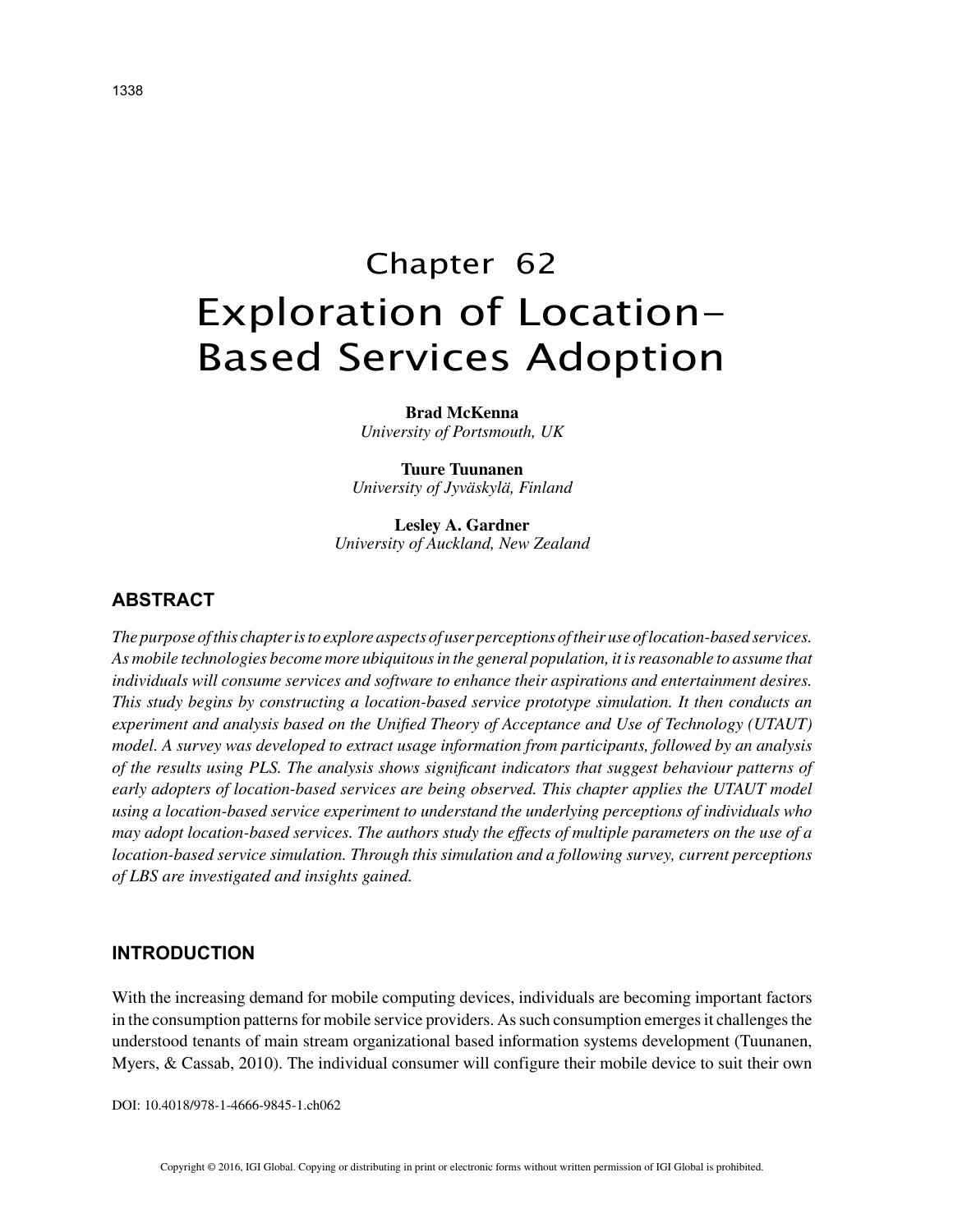personality and aspirations for entertainment and information needs (Ritu Agarwal & Elena Karahanna, 2000; Hill et al., 2002; Pihlström, 2007; Westbrook & Oliver, 1991). Such consumption is highly volatile, it is dynamic and focuses on the instant needs of the individual. Furthermore, it is highly influenced by social pressures.

The increased ease of constructing push service technologies for mobile devices will increase mobile services offered to consumers (O'Connor & Godar, 2003). One such area is location-based services (LBS). These were initially identified as having the potential to offer great growth for mobile industry (Mountain & Raper, 2001). Despite their early failure (May, Bayer, & Ross, 2007), LBS are making a comeback due to the emergence of new mobile phones with increased processing power, high-resolution colour screens, faster data connections, high performance positioning technologies, and a greater emphasis by the telecom operators on data services (May, et al., 2007). The use of LBS is increasing. In the United States, 74% of smartphone owners used LBS, and 18% use LBS to "check-in" or share their location with their friends with LBS applications such as Foursquare or location sharing services through Facebook (Zickuhr, 2012). We also note that mobile service development has become more widely accepted and is therefore included in several mobile software development platforms, for example, Apple, released a Software Development Kit (SDK) in 2009 with built in support for push service provision. Small as this may seem it indicates the recognition of mobile service software as an emerging market for the future.

Mobile service providers need to understand the factors affecting user adoption in order to understand consumers usage behaviour (Zhou, 2013). We attempt this by applying the unified theory of acceptance and use of technology (UTAUT) model (Venkatesh, Morris, Davis, & Davis, 2003) using a LBS prototype to understand the underlying perceptions of individuals who may adopt LBS. This leads to our research question of *what influences users to adopt LBS based mobile services?* In doing this, we study the effects of multiple parameters on the use of a LBS simulation. Through this simulation and a following survey, current perceptions of LBS are investigated and insights gained.

The structure of the rest of the paper is as follows. The next section briefly reviews literature in the areas of LBS and of technology acceptance; this is followed by the research methodology and results of a participant survey. Finally, we discuss the results and conclude and propose topics for future research.

## **LITERATURE REVIEW**

In this section we review literature to provide a theoretical basis for our empirical study. Firstly, we indicate salient evidence to support market groups, attitudes, awareness and use of these products (May, et al., 2007). At this time the literature on LBS is sparse and concentrates mainly on peripheral elements associated with these systems. Secondly, we review literature on technology acceptance and adoption and focus on understanding the characteristics and behaviour of groups who are potential early adopters in order to provide more indication of the rate of uptake of LBS (Rogers, 2003). Within this review we also refer to contemporary applications and their usage, Global Positioning Systems (GPS) and the use of social media based LBS.